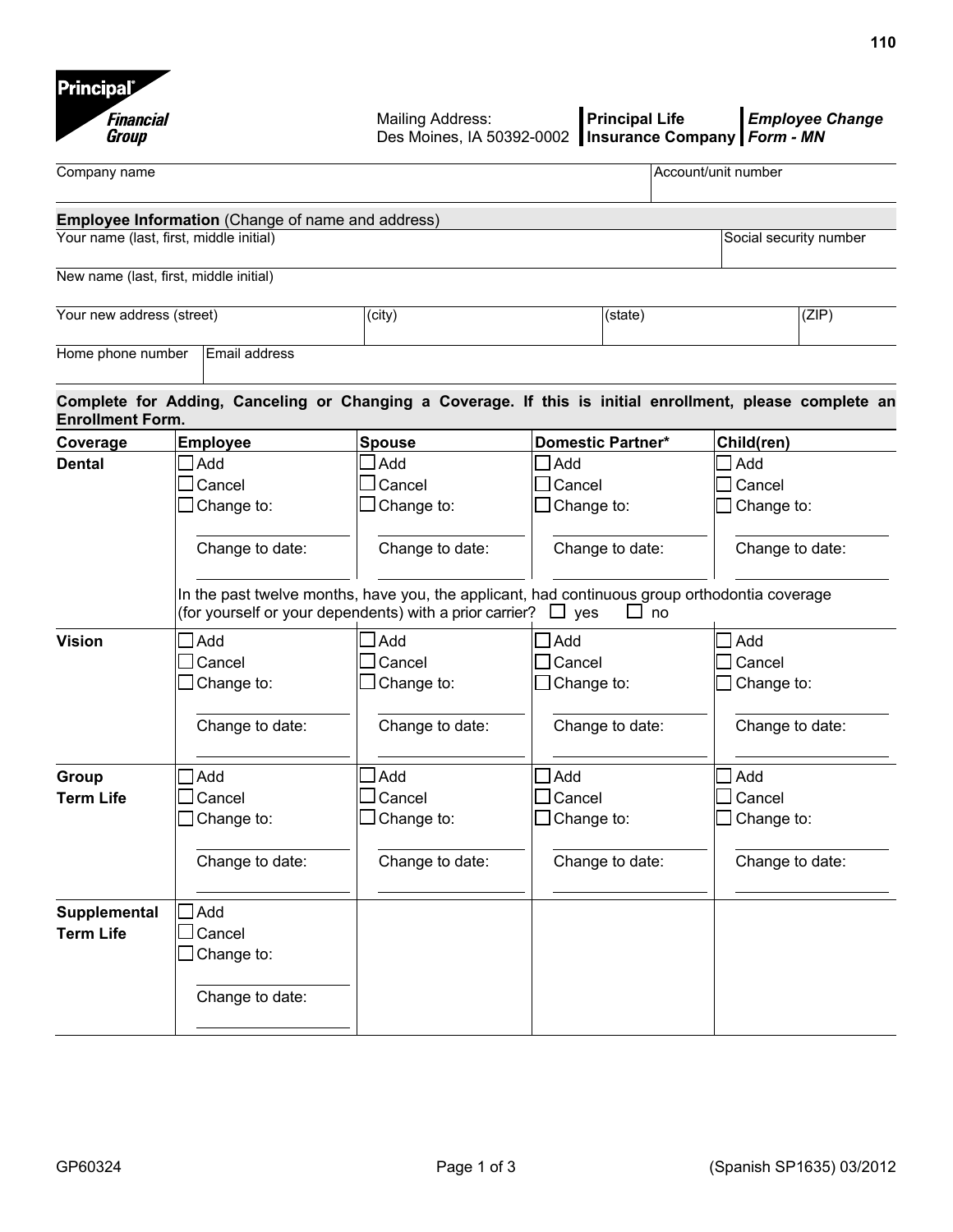| Coverage                                                                                                                                                                                                                        | <b>Employee</b>                                                                        | <b>Spouse</b>                                                             | <b>Domestic Partner*</b>                                                                                           | Child(ren)                                                                                               |  |  |  |
|---------------------------------------------------------------------------------------------------------------------------------------------------------------------------------------------------------------------------------|----------------------------------------------------------------------------------------|---------------------------------------------------------------------------|--------------------------------------------------------------------------------------------------------------------|----------------------------------------------------------------------------------------------------------|--|--|--|
| <b>Voluntary</b>                                                                                                                                                                                                                | $\Box$ Add                                                                             | Add                                                                       | $\Box$ Add                                                                                                         | Add                                                                                                      |  |  |  |
| <b>Term Life</b>                                                                                                                                                                                                                | $\Box$ Cancel                                                                          | $\Box$ Cancel                                                             | $\sqcup$ Cancel                                                                                                    | $\sqcup$ Cancel                                                                                          |  |  |  |
|                                                                                                                                                                                                                                 | $\Box$ Change to:                                                                      | $\Box$ Change to:                                                         | $\Box$ Change to:                                                                                                  | $\Box$ Change to:                                                                                        |  |  |  |
|                                                                                                                                                                                                                                 |                                                                                        |                                                                           |                                                                                                                    |                                                                                                          |  |  |  |
|                                                                                                                                                                                                                                 | Change to date:                                                                        | Change to date:                                                           | Change to date:                                                                                                    | Change to date:                                                                                          |  |  |  |
|                                                                                                                                                                                                                                 |                                                                                        |                                                                           |                                                                                                                    |                                                                                                          |  |  |  |
|                                                                                                                                                                                                                                 | $\frac{1}{2}$<br>or X salary                                                           | $\sim$                                                                    | \$                                                                                                                 |                                                                                                          |  |  |  |
|                                                                                                                                                                                                                                 |                                                                                        |                                                                           |                                                                                                                    |                                                                                                          |  |  |  |
| <b>Short Term</b><br><b>Disability</b>                                                                                                                                                                                          | $\sqcup$ Add<br>$\Box$ Cancel                                                          |                                                                           |                                                                                                                    |                                                                                                          |  |  |  |
|                                                                                                                                                                                                                                 | Occupation:                                                                            |                                                                           |                                                                                                                    |                                                                                                          |  |  |  |
|                                                                                                                                                                                                                                 |                                                                                        |                                                                           |                                                                                                                    |                                                                                                          |  |  |  |
| <b>Long Term</b>                                                                                                                                                                                                                | $\Box$ Add                                                                             |                                                                           |                                                                                                                    |                                                                                                          |  |  |  |
| <b>Disability</b>                                                                                                                                                                                                               | $\Box$ Cancel                                                                          |                                                                           |                                                                                                                    |                                                                                                          |  |  |  |
|                                                                                                                                                                                                                                 | Occupation:                                                                            |                                                                           |                                                                                                                    |                                                                                                          |  |  |  |
|                                                                                                                                                                                                                                 |                                                                                        |                                                                           |                                                                                                                    |                                                                                                          |  |  |  |
| <b>Critical</b>                                                                                                                                                                                                                 | $\Box$ Add                                                                             | Add                                                                       | $\Box$ Add                                                                                                         | $\exists$ Add                                                                                            |  |  |  |
| <b>Illness</b>                                                                                                                                                                                                                  | $\square$ Cancel                                                                       | l Cancel                                                                  | $\Box$ Cancel                                                                                                      | Cancel                                                                                                   |  |  |  |
|                                                                                                                                                                                                                                 | $\Box$ Change to:                                                                      | $\Box$ Change to:                                                         | $\Box$ Change to:                                                                                                  | $\Box$ Change to:                                                                                        |  |  |  |
|                                                                                                                                                                                                                                 |                                                                                        |                                                                           |                                                                                                                    |                                                                                                          |  |  |  |
|                                                                                                                                                                                                                                 | Change to date:                                                                        | Change to date:                                                           | Change to date:                                                                                                    | Change to date:                                                                                          |  |  |  |
|                                                                                                                                                                                                                                 |                                                                                        |                                                                           |                                                                                                                    |                                                                                                          |  |  |  |
|                                                                                                                                                                                                                                 | \$                                                                                     | \$                                                                        | $\mathbb{S}$                                                                                                       |                                                                                                          |  |  |  |
|                                                                                                                                                                                                                                 | Complete if the coverage you are adding or changing is based on your salary.           |                                                                           |                                                                                                                    |                                                                                                          |  |  |  |
| Salary \$ and the state of the state of the state of the state of the state of the state of the state of the state of the state of the state of the state of the state of the state of the state of the state of the state of t |                                                                                        | $\Box$ yearly $\Box$ bi-weekly $\Box$ monthly $\Box$ weekly $\Box$ hourly |                                                                                                                    |                                                                                                          |  |  |  |
|                                                                                                                                                                                                                                 | please attach a separate Declaration of Domestic Partnership/Enrollment Form Addendum. |                                                                           |                                                                                                                    | Domestic Partners can only be added if your employer allows this coverage. If adding a Domestic Partner, |  |  |  |
| <b>Nicotine Products</b>                                                                                                                                                                                                        |                                                                                        |                                                                           |                                                                                                                    |                                                                                                          |  |  |  |
|                                                                                                                                                                                                                                 |                                                                                        |                                                                           | Has any person used nicotine products (including cigarette, pipe, cigar or chewing tobacco) in the past 12 months? |                                                                                                          |  |  |  |
| Spouse: $\Box$ yes<br>Employee: $\Box$ yes $\Box$ no<br>$\Box$ no<br>$\Box$ yes<br>Domestic Partner:<br>$\Box$ no                                                                                                               |                                                                                        |                                                                           |                                                                                                                    |                                                                                                          |  |  |  |
|                                                                                                                                                                                                                                 | Reason for Adding a Coverage or Dependent                                              |                                                                           |                                                                                                                    |                                                                                                          |  |  |  |
| Date of event                                                                                                                                                                                                                   |                                                                                        |                                                                           |                                                                                                                    |                                                                                                          |  |  |  |
| $\Box$ loss of other group coverage <sup>*</sup> $\Box$ open enrollment <sup>*</sup><br>$\Box$ marriage                                                                                                                         |                                                                                        |                                                                           |                                                                                                                    |                                                                                                          |  |  |  |
| birth/adoption $\Box$ court order (attach a copy)<br>$\Box$ change in job status                                                                                                                                                |                                                                                        |                                                                           |                                                                                                                    |                                                                                                          |  |  |  |
| annual enrollment (if available)<br>other                                                                                                                                                                                       |                                                                                        |                                                                           |                                                                                                                    |                                                                                                          |  |  |  |
| *For loss of other group coverage and open enrollment, you must complete the following:<br>Name of prior dental carrier                                                                                                         |                                                                                        |                                                                           |                                                                                                                    |                                                                                                          |  |  |  |
|                                                                                                                                                                                                                                 |                                                                                        |                                                                           |                                                                                                                    | Date coverage ended                                                                                      |  |  |  |
| Name of prior life carrier                                                                                                                                                                                                      |                                                                                        |                                                                           |                                                                                                                    | Date coverage ended                                                                                      |  |  |  |
|                                                                                                                                                                                                                                 |                                                                                        |                                                                           |                                                                                                                    |                                                                                                          |  |  |  |
| Name of prior vision carrier                                                                                                                                                                                                    |                                                                                        |                                                                           |                                                                                                                    | Date coverage ended                                                                                      |  |  |  |